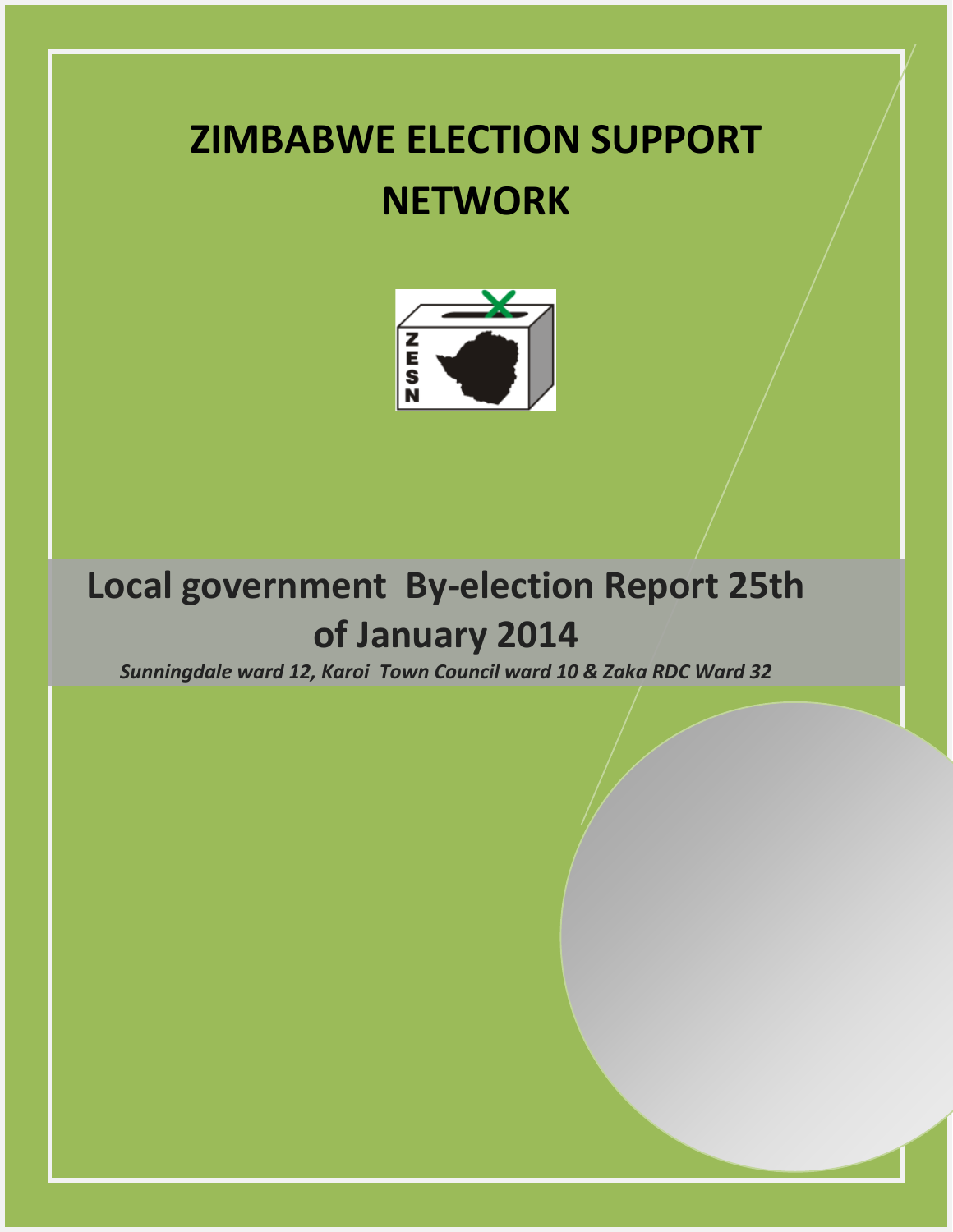# **Local government Byelection Report 25th of January 2014**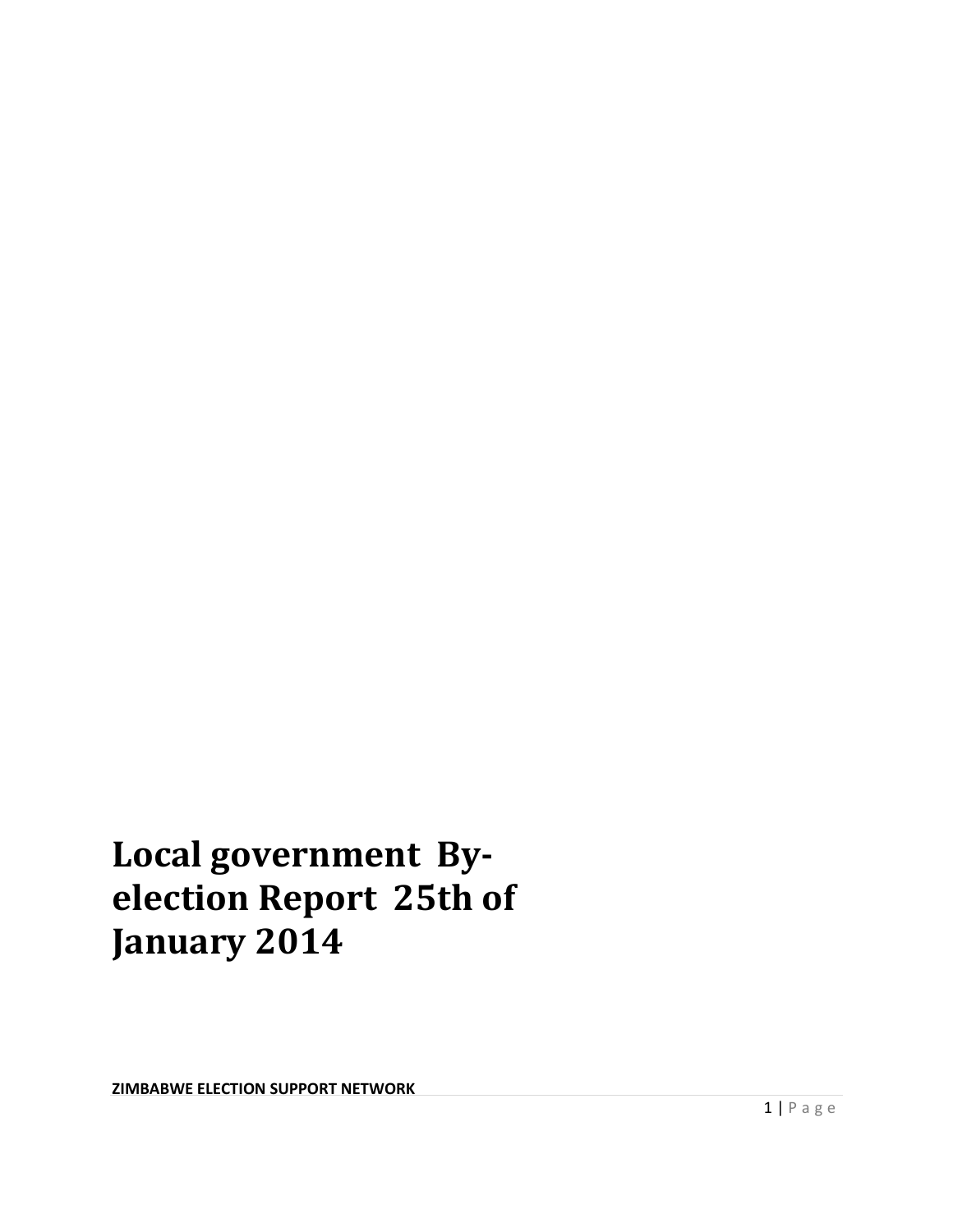### **Introduction**

The Zimbabwe Election Support Network (ZESN) observed the three local government by-elections in Harare, Karoi and Zaka. The By-elections where called in following the death of seating councilors in the following wards Sunningdale ward 12, Karoi Town Council ward 10 and Zaka RDC ward 32.

ZESN deployed 14 accredited observers both mobile and static to observe the by-elections. ZESN observers reported a peaceful electoral process in all three wards albeit the heavy police presence that was reported particularly in Sunningdale Ward 12 and Karoi Town Council ward 10.

ZANU PF was victorious in all the 3 wards.

The by elections were characterized by a decrease in voter turnout as shown by the turnout compared to the number of registered voters in the wards. A new political player in the form of the newly formed NCA took part in the elections. ZANU PF and the MDC T contested and there was the notable absence of the MDC.

## **Methodology**

ZESN used a two pronged approach to observe the electoral processes. Static and mobile observers were deployed to the three wards.

In additions, ZESN used long term observers to observe the pre-election environment and kept a keen interest on the media.

# **Legal framework**

The Electoral Act (section 121 and 121A) mandates the Election Commission to organize by elections to fill vacant seats in a given ward. The by elections in the three wards came as a result of the death of the three councilors elected in the July 31 Harmonized elections.

### **Pre-election environment**

The pre-election period was relatively peaceful with a few incidents of violence reported only in the Sunningdale Ward 10. The pre-election processes were carried out in accordance to the laws of the country. The preparations for the by-elections went on smoothly with nomination process, preparation of essential materials and accreditation of observers, deployment of election officials also having been done on good time.

### **Election Day**

All polling stations opened on time and voting started on schedule although short queues were witnessed. Voters trickled in after the opening of polling stations. All essential materials were sent to polling stations in good time and ZESN commends ZEC for their preparedness. The voting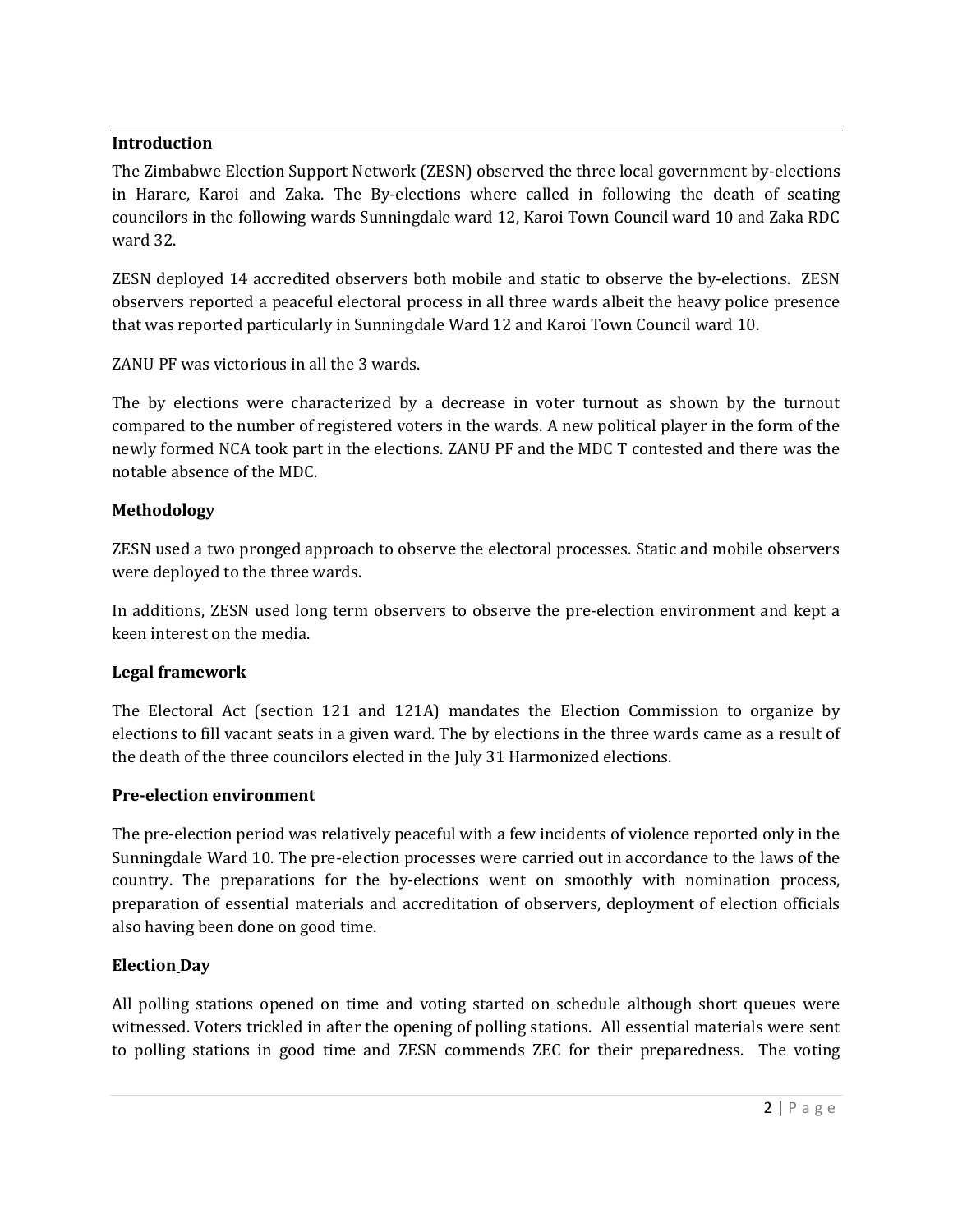process went on peacefully in all polling stations. ZESN observers reported a number of critical incidents that took place during the voting process. These included:

# - **Voting slips**

The use of voting slips which were used in the harmonized election of 2013 showing that the Registrar-General's Office had not updated the voters roll as their names could not be found in the voters roll. This is a matter of concern as almost 6 months have elapsed since the last election and the Registrar-General's office have not been updating the voters roll. The voting slips cannot be authenticated hence voters not resident in the particular ward holding the by election can vote. In addition, there was a deadline given to the use of voting slips for the by election, only those whose slips were dates the 10<sup>th</sup> of July 2013 and below could vote. ZESN is concerned that this deadline for slips could disenfranchise some voters as voter registration is a continuous process in Zimbabwe and the deadline for the use of slips could disenfranchise those that registered after the Harmonized election of 2013.

In addition, there was inconsistent use of the slips as some voters using slips were allowed to vote and others were denied access to the vote.

# - **Deployment of riot police**

ZESN was concerned about the heavy deployment of the police in Harare's Ward 12. While each polling station was manned by at least 5 police officers, the deployment of the riot police at Stodart Hall seemed unwarranted.

# - **The role of the police in the polling stations**

ZESN observed different implementation on the role of the police in the different polling stations. In some stations, the presiding officers called the police officer to be inside the polling station and in some cases, the police men were stationed outside the polling station and they would only come inside the station when called in by the presiding officer. ZESN calls for uniformity of application of electoral laws. The same anomaly was observed during the harmonized elections of 2013.

# - **Assisted voters**

ZESN observed confusion regarding the manner of assisted voters. This is similar to the problems that took place regarding assisted voters in the harmonized elections of 2013. ZESN observers have noted that even when a voter who needs assistance has brought in a person of their choice to assist, the presiding officer was present which eroded the secrecy of the vote. ZESN is of the view that if the assisted voter is sighted, they can see the candidate of their choice and indicate their preference using an X or even ink. Failure to write cannot mean inability to see the symbol of your party or the face of your candidate. Once a person can see the candidate of their choice they can mark their intention on the candidate of their choice thereby preserving the secrecy of their choice.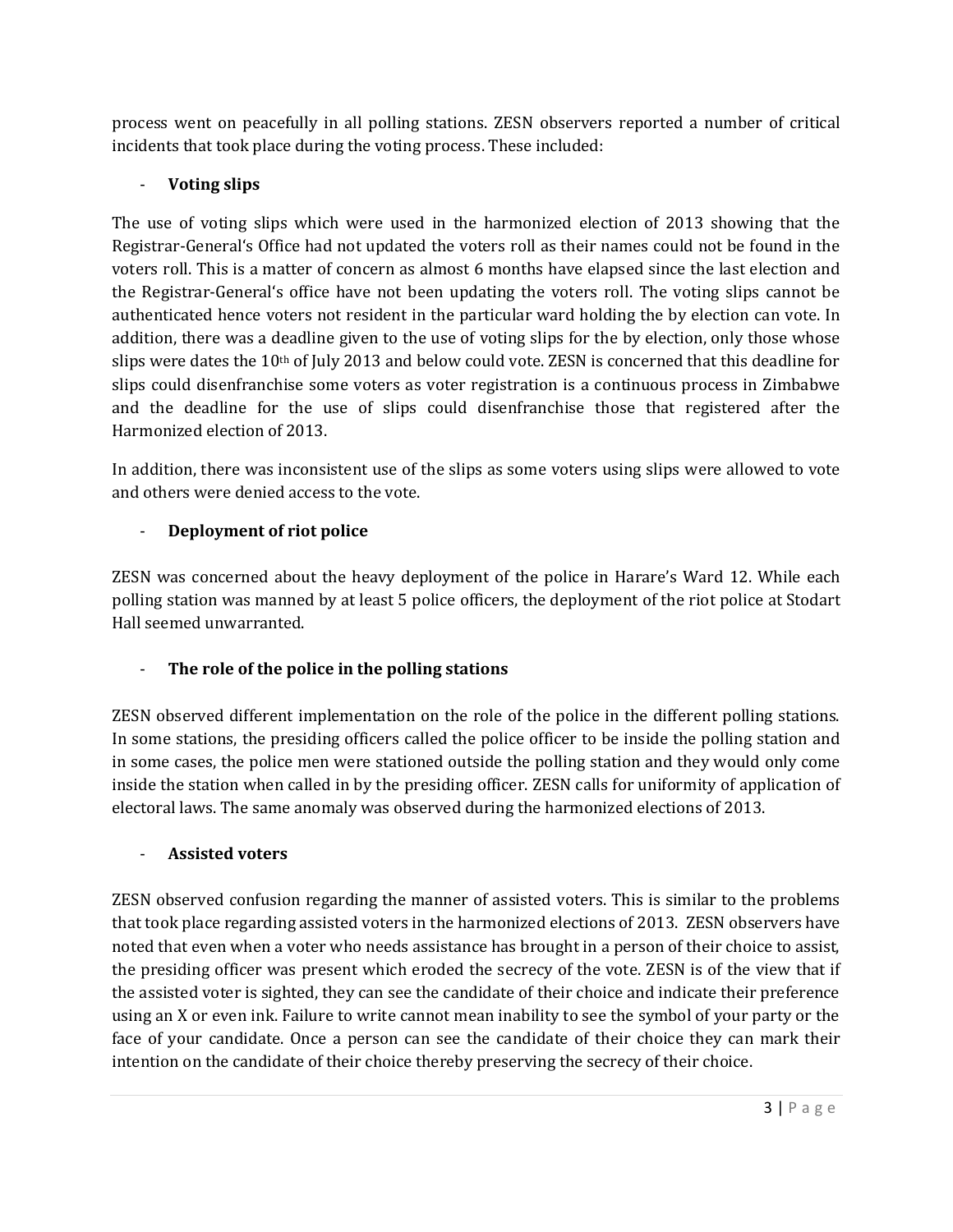#### - **The voters' roll**

ZESN remain concerned about the voters' roll and the anomalies that cropped up during the byelections. Of concern are cases raised by voters whose names were missing from the voters'' roll during the by election yet they claimed that their names where in the voters' roll during Harmonized elections. In the same way the lack of updating of the voters' roll as evidenced by the use of slips remains a problem. ZEC needs to ensure that the voters' roll is updated for future elections to prevent disenfranchising voters during polls.

### - **Voting procedures**

ZESN is concerned that the procedure of showing the ballot paper to the presiding officer after casting a vote remained in force during the by elections. This system was done away with using the Electoral Amendment Act of 2013 which prescribed that the voter did not have to show the seal to the Presiding Officer but simply place their ballot paper in the box after voting. ZESN noted that in almost all polling stations, the voters would show their ballot paper to the presiding officer after voting. This raises issues of voter education on the part of the electorate and training on the part of the presiding officer who did not correct this practice.

### **Counting**

Counting in all polling stations took place according to procedures and votes were displayed outside the polling stations. All party agents agreed that the process had gone well and signed the V11 forms.

### **Results**

| <b>Zaka RDC Ward 32</b>    |                        |                        |  |  |
|----------------------------|------------------------|------------------------|--|--|
| <b>Ward and Candidate</b>  | <b>Political party</b> | <b>Number of votes</b> |  |  |
| <b>T. Toruvanda</b>        | <b>ZANU PF</b>         | 1054                   |  |  |
| <b>B.E Mutanga</b>         | MDC T                  | 129                    |  |  |
| E. Chikamhi                | <b>NCA</b>             | 67                     |  |  |
| <b>Sunningdale Ward 12</b> |                        |                        |  |  |
| <b>Ward and Candidate</b>  | <b>Political party</b> | <b>Number of votes</b> |  |  |
| <b>Maureen Nyemba</b>      | <b>ZANU PF</b>         | 843                    |  |  |

In all the wards, ZANU PF councilors won the seats. The table below shows the results of the byelections.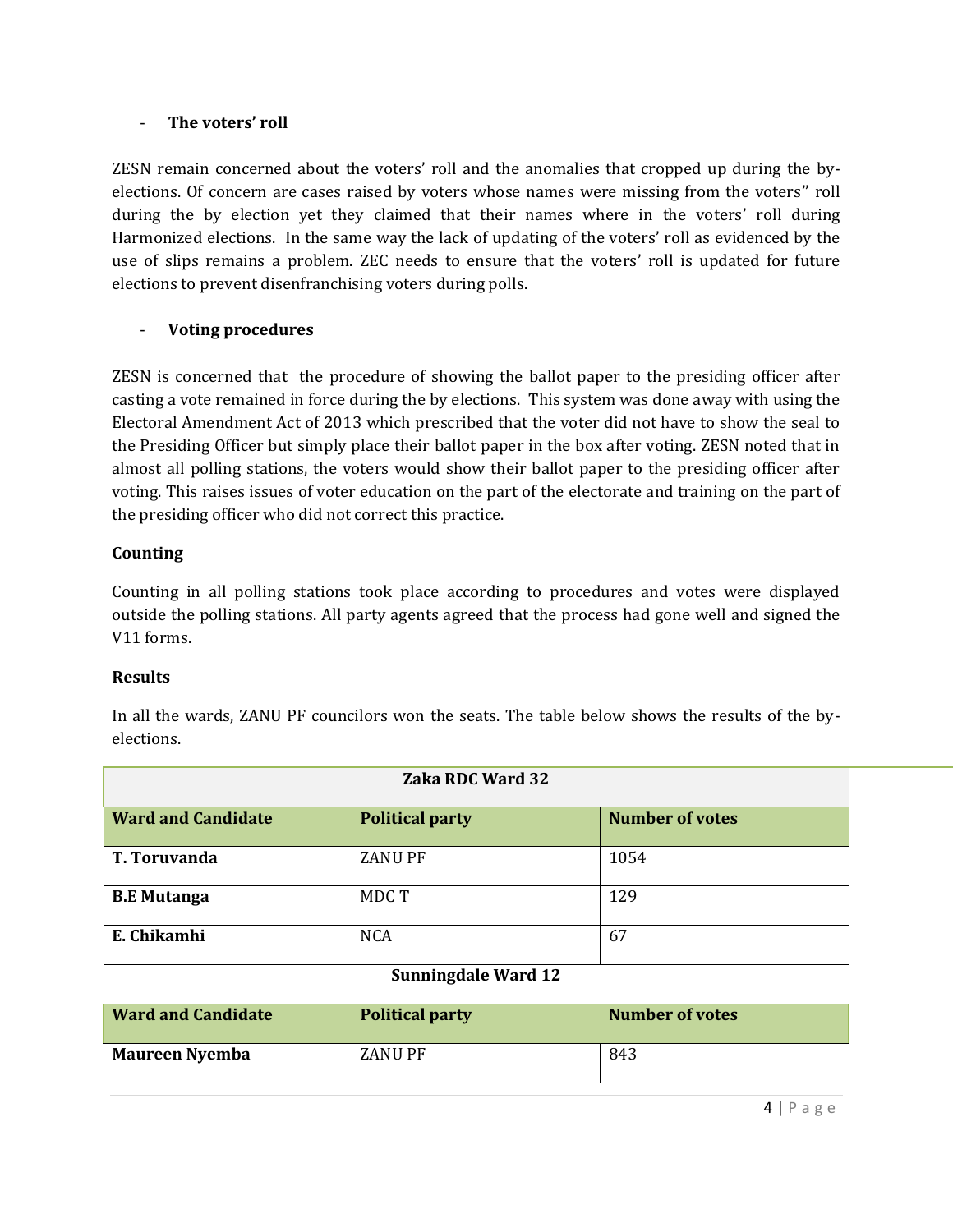| <b>Albert Muponda</b>         | MDC T                        | 835                    |  |  |
|-------------------------------|------------------------------|------------------------|--|--|
| Takura Gadzira                | <b>NCA</b>                   | 76                     |  |  |
| <b>Jack Ethen Muzanenhamo</b> | <b>Independent Candidate</b> | 26                     |  |  |
| Karoi Town Council Ward 10    |                              |                        |  |  |
|                               |                              |                        |  |  |
| <b>Ward and Candidate</b>     | <b>Political party</b>       | <b>Number of votes</b> |  |  |
| <b>Fortune Madamombe</b>      | <b>ZANU PF</b>               | 725                    |  |  |

# **A comparative analysis of voter turnout in the 3 wards**



#### **Karoi Town Council Voter Turnout**





| P a g e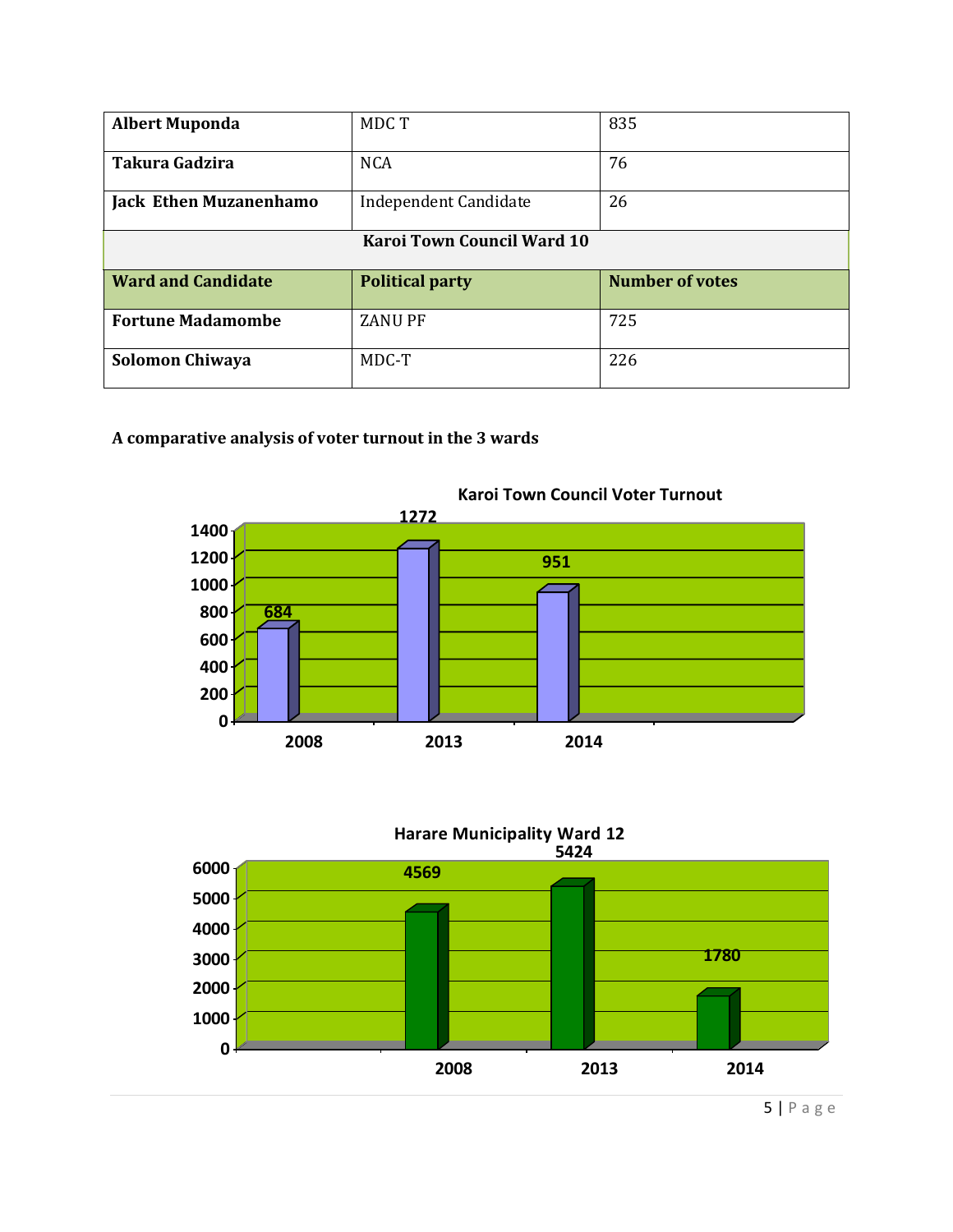



ZESN is concerned with the voter apathy that is presenting in these wards which seems to be increasing with each successive election.

### **Recommendations**

- **Comprehensive Voter Education** –ZESN observers noted that voter education was lacking among the electorate both in the harmonized elections and in the just ended by-elections hence the need for ZEC to accredit organizations to conduct such education ahead of any election.
- **Voter Registration-ZEC** should be solely responsible for registering voters. Furthermore ZESN noted the irregular use of voting slips during the by-election, there is therefore need for ZEC to train election presiding officers on the lifespan of voting slips. ZEC needs to begin to create modalities for the voters roll to move from the registrar-general's office to ZEC. This should be done in compliance with the new laws of the country as well as provide time for ZEC to begin operationalizing the polling station based voters roll as provided in the new Electoral Amendment Act.
- **Violence** ZESN received reports of politically and election related violence in Mbare where supporters of opposing groups resorted to violence during their process of campaigning for votes. We urge the law enforcement agencies to impartially investigate and arrest perpetrators of violence as this is a major inhibitor to citizen participation in community and national processes.
- **Monitoring of Candidates and Party Activities** ZESN observed undue political influence in the run up to the by-elections particularly in Karoi ward 10 thus a regulatory framework should be put in place to make sure that candidates and parties do not use available resources to buy votes.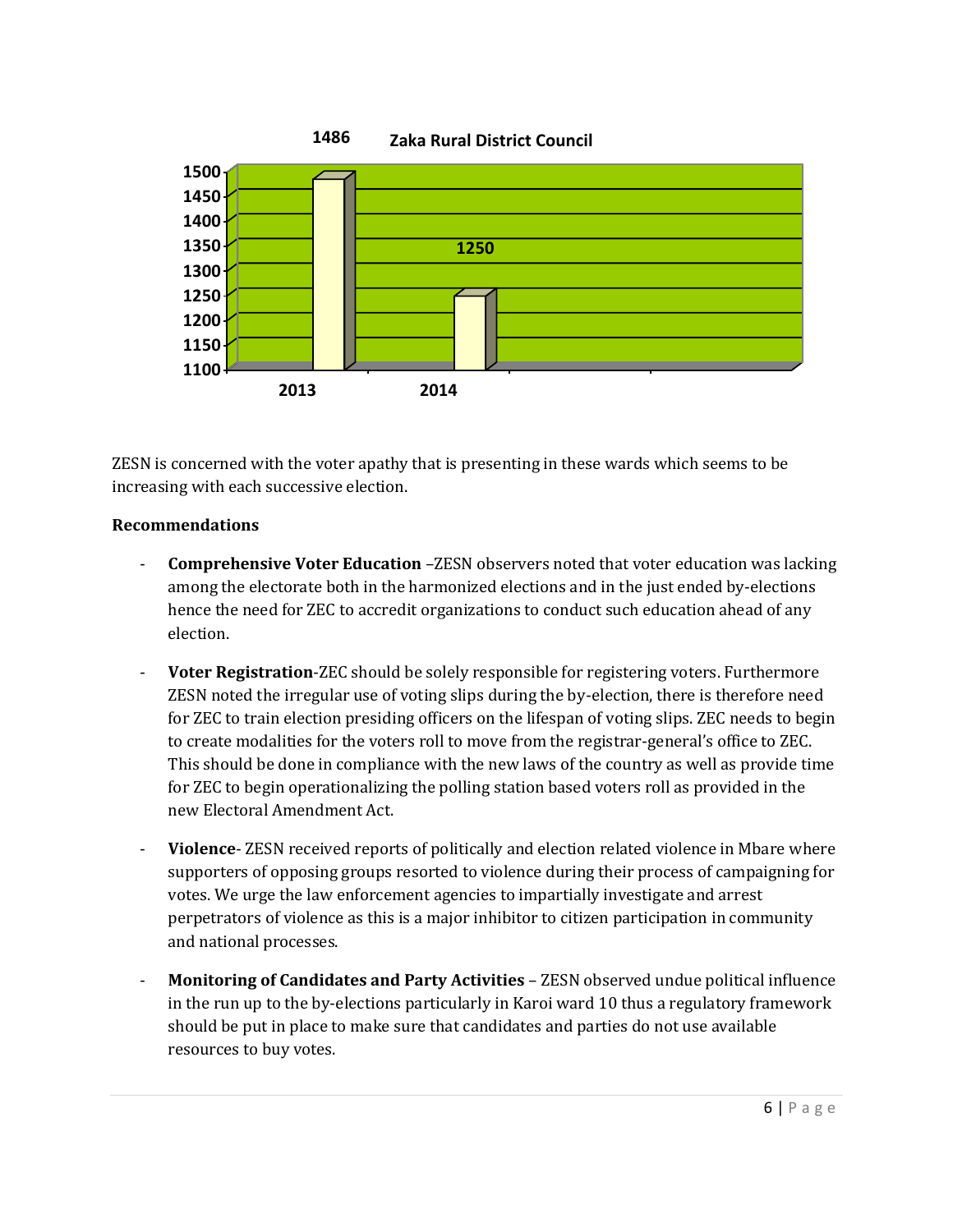### **Conclusion**

The results show that ZANU PF has retained the seats that were made vacant by the death of the councilors and in addition, they have also managed to acquire the Harare municipality ward 12 seat that had been won by MDC T. ZANU PF has made inroads in places which were formerly MDC T strongholds. Having observed these by-elections, we urge ZEC to seriously consider addressing the problems in the elections of Zimbabwe such as the voters 'roll, voter registration, voter apathy that continue to recur. Furthermore the network urges ZEC to implement the recommendations made by a number of observer missions in the July 2013 elections in order to improve the conduct of future elections.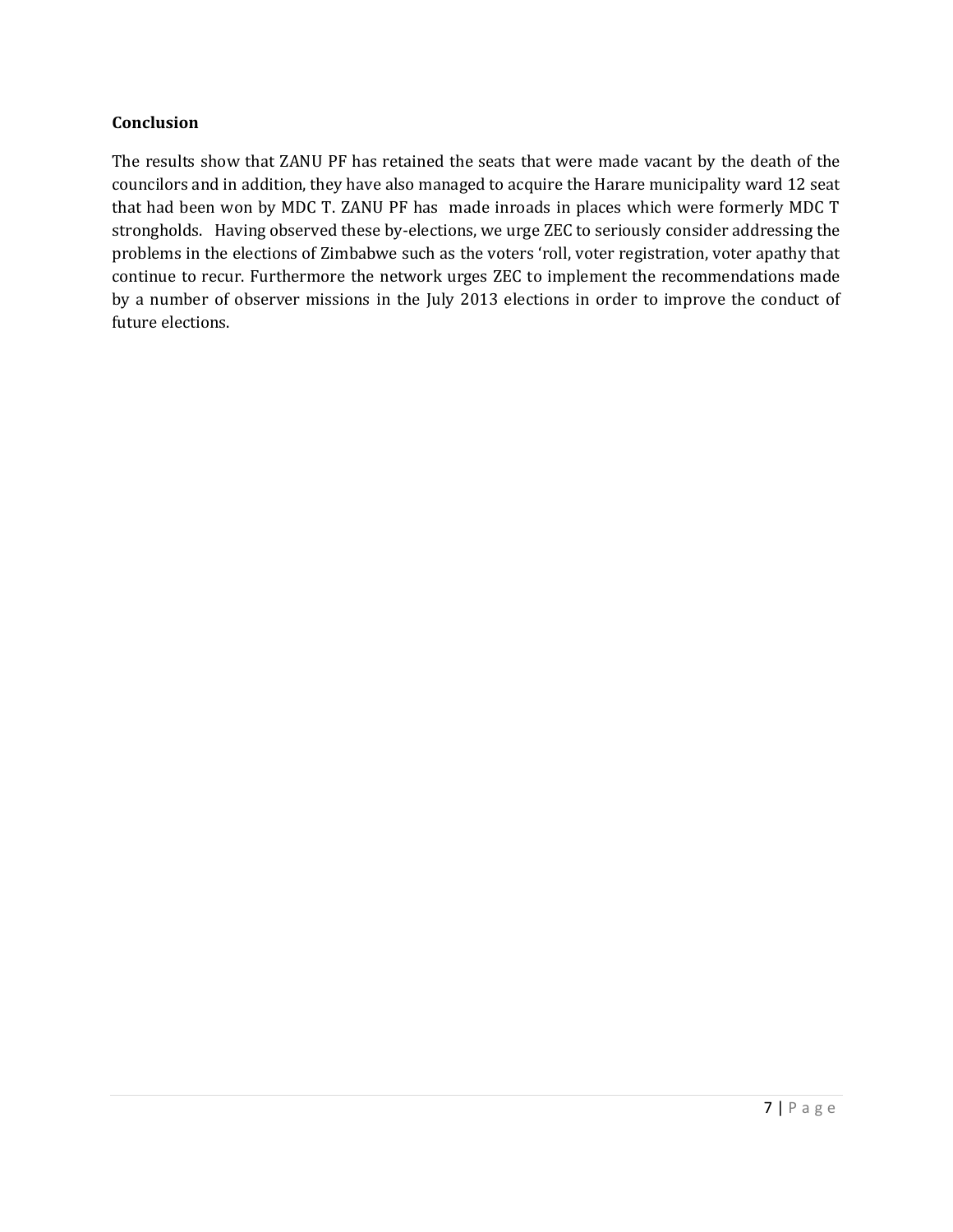#### **Annexures**

ZESN election statements for the by elections

# **ZIMBABWE ELECTION SUPPORT NETWORK**



# **25 January Local Government By-election Press Statement**

**Harare, 26 January 2014** –The Zimbabwe Election Support Network (ZESN) observed the three local government by-elections in Harare, Karoi and Zaka. ZESN observers reported a peaceful electoral process in all three wards albeit the heavy police presence that was reported particularly in Sunningdale Ward 12.

#### **Voting**

All polling stations opened on time and voting started on schedule although short queues were witnessed. Voters essentially trickled in after the opening of polling stations. All polling stations had all their essential electoral material and ZESN commends ZEC for their preparedness. The voting process went on peacefully in all polling stations. ZESN observers reported a number of critical incidents that took place during the voting process. These included:

 The use of voting slips which were used in the harmonized election of 2013 showing that the Registrar-General's Office had not updated the voters roll as their names could not be found in the voters roll. This is a matter of concern as almost 6 months have elapsed since the last election and the Registrar-General's office have not been updating the voters roll. The voting slips cannot be authenticated hence voters not resident in the particular ward holding the by election can vote. In addition, there was a deadline given to the use of voting slips for the by election, only those whose slips were dates the  $10<sup>th</sup>$  of July 2013 and below could vote. ZESN is concerned that this deadline for slips could disenfranchise some voters as voter registration is a continuous process in Zimbabwe and the deadline for the use of slips could disenfranchise those that registered after the Harmonized election of 2013.

In addition, there was inconsistent use of the slips as some voters using slips were allowed to vote and others were denied access to the vote.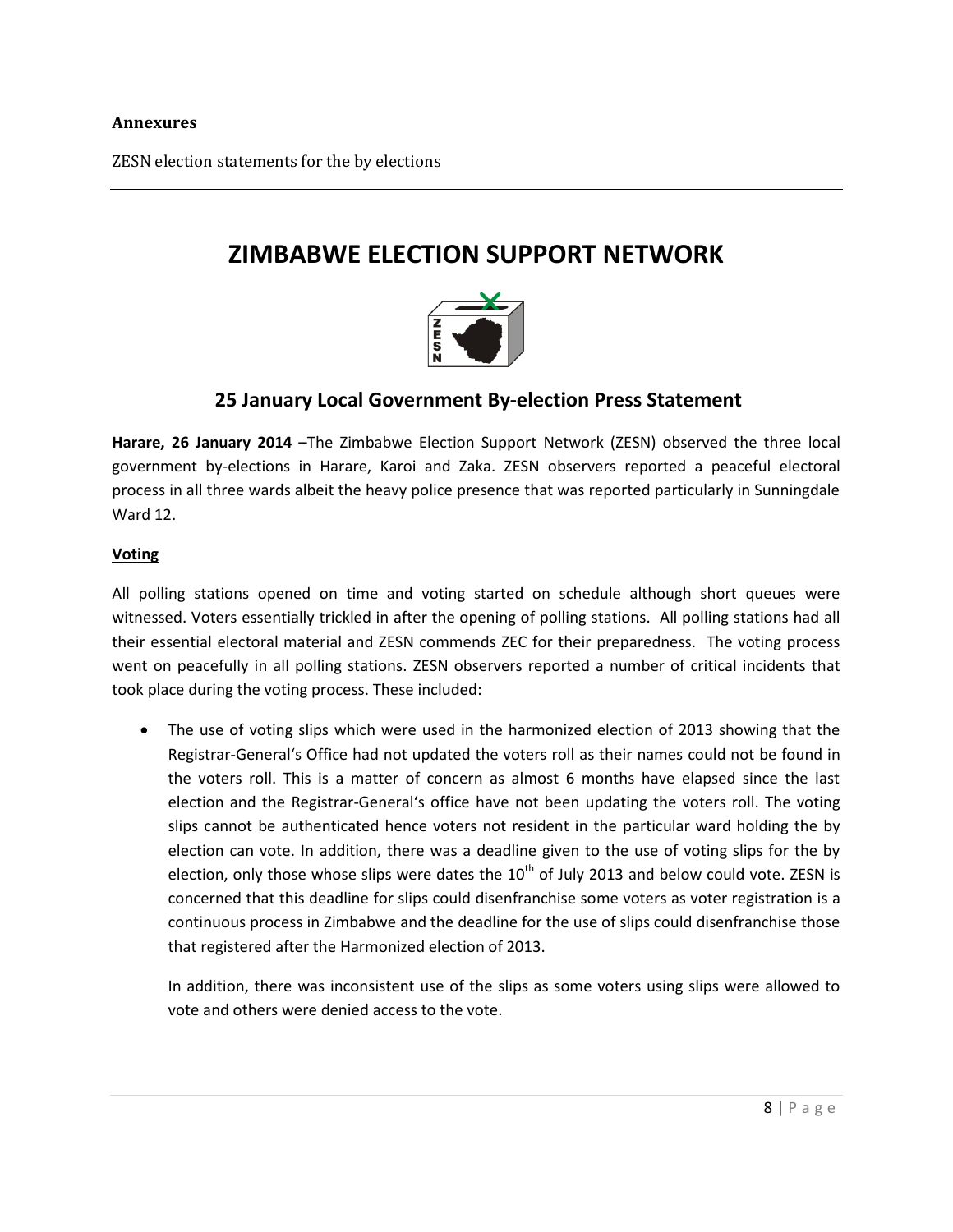- ZESN was concerned about the heavy deployment of the police in Harare's Ward 12. While each polling station was manned by at least 5 police officers, the deployment of the riot police at Stodart Hall seemed unwarranted.
- ZESN observed different application of the law when it came to the place of the police officer. In some stations, the presiding officers called the police officer to be inside the polling station and in some cases, the police men were stationed outside the polling station and they would come inside the station when called in by the presiding officer. ZESN calls for uniformity of application of electoral laws. This is a similar problem that occurred during the harmonized elections of 2013.
- ZESN observed confusion regarding the manner of assisted voters. This is similar to the problems that took place regarding assisted voters in the harmonized elections of 2013. ZESN observers have noted that even when a voter who needs assistance has brought in a person of their choice to assist, the presiding officer was present which eroded the secrecy of the vote. ZESN is of the view that if the assisted voter is sighted, they can see the candidate of their choice and indicate their preference using an X or even ink. Failure to write cannot mean inability to see the symbol of your party or the face of your candidate. Once a person can see the candidate of their choice they can mark their intention on the candidate of their choice thereby preserving the secrecy of their choice.
- In some cases ZESN observed cases where people who had voted in the harmonized election in these polling stations could not find their names in the voters' roll and were therefore barred from voting. This brings questions on which voters roll is being used for this by-election.
- Of concern was the procedure of showing the ballot paper to the presiding officer after casting a vote. This system was done away with using the Electoral Amendment Act of 2013 which prescribed that the voter did not have to show the seal to the Presiding Officer but simply place their ballot paper in the box after voting. ZESN noted that in almost all polling stations, the voters would show their ballot paper to the presiding officer after voting. This raises issues of voter education on the part of the electorate and training on the part of the presiding officer who did not correct this practice.

### **Counting**

Counting in all polling stations took place according to procedures and votes were displayed outside the polling stations. All party agents agreed that the process had gone well and signed the V11 form.

# **Results**

In all the wards, ZANU PF councilors won the seats. The table below shows the results of the byelections.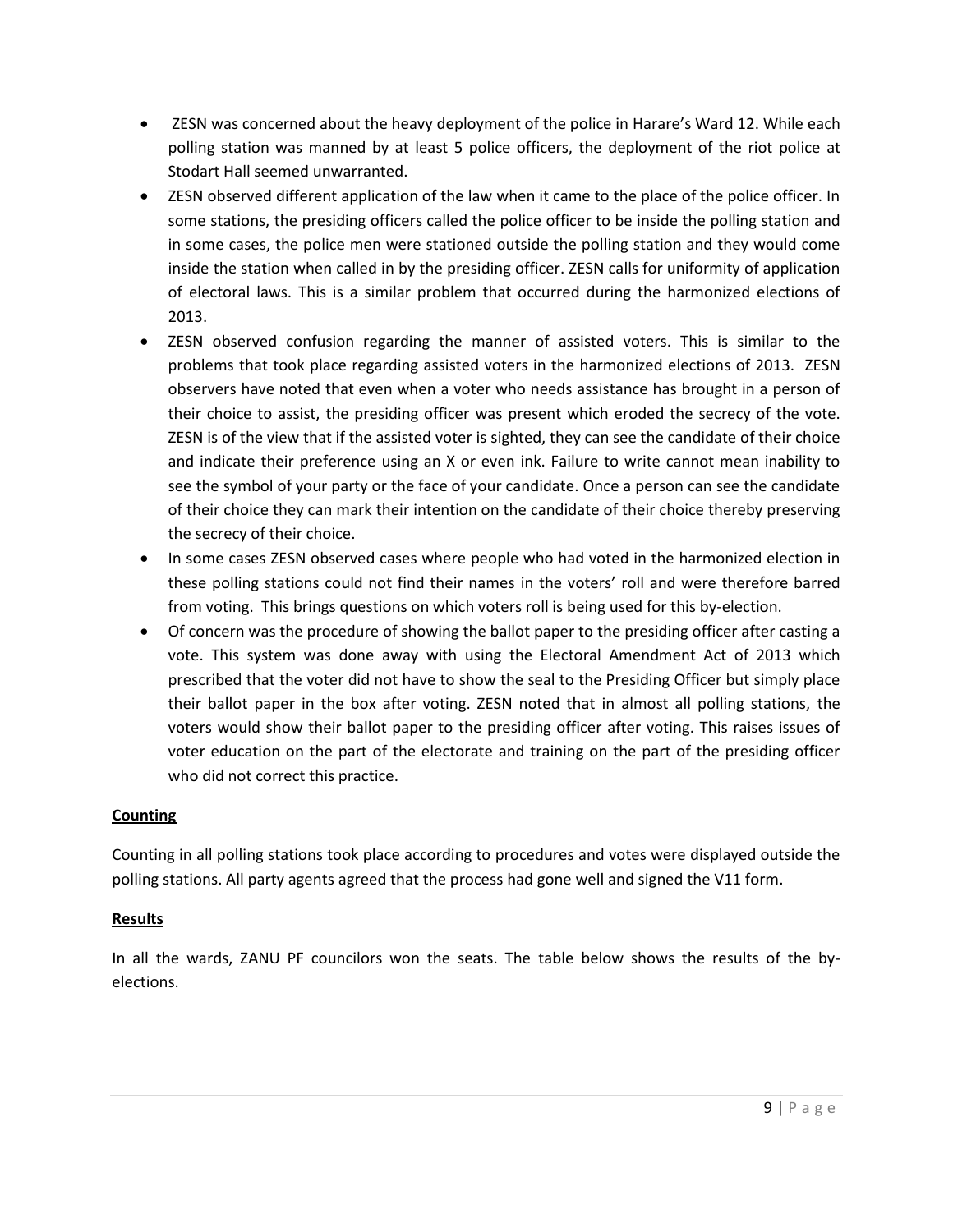| <b>Ward and Candidate</b>          | <b>Political party</b> | <b>Number of votes</b> |
|------------------------------------|------------------------|------------------------|
| Zaka RDC Ward 32                   |                        |                        |
| T. Toruvanda                       | <b>ZANU PF</b>         | 1054                   |
| <b>B.E Mutanga</b>                 | MDC T                  | 129                    |
| E. Chikamhi                        | <b>NCA</b>             | 67                     |
| <b>Harare Municipality Ward 12</b> |                        |                        |
| <b>Maureen Nyemba</b>              | <b>ZANU PF</b>         | 843                    |
| <b>Albert Muponda</b>              | MDC T                  | 835                    |
| <b>Takura Gadzira</b>              | <b>NCA</b>             | 76                     |
| Jack Ethen Muzanenhamo             | Independent Candidate  | 26                     |
| Karoi Municipality, Ward 10        |                        |                        |
| <b>Fortune Madamombe</b>           | ZANU PF                | 725                    |
| <b>Solomon Chiwaya</b>             | MDC T                  | 226                    |

The results show that ZANU PF has retained the seats that were made vacant by the death of the councilors and in addition, they have also managed to acquire the Harare municipality ward 12 seat that had been won by MDC T. ZANU PF has made inroads in places which were formerly MDC T strongholds.

Citizens can participate and receive regular updates on the by elections on the official ZESN social media platforms;<https://www.facebook.com/pages/Zimbabwe-Election-Support-Network> ZESN and Twitter handle: [@ZESN1](https://twitter.com/)

#### **PROMOTING DEMOCRATIC ELECTIONS IN ZIMBABWE**

FOR ADDITIONAL INFORMATION CONTACT Dr. Solmon Zwana ZESN Chair at +263 774198938 Rindai Chipfunde-Vava ZESN National Director - +263 771692039 / +263 712415902 [zesn@africaonline.co.zw](mailto:zesn@africaonline.co.zw) [zesn@africaonline.co.zw](mailto:zesn@africaonline.co.zw) / [info@zesn.org.zw](mailto:info@zesn.org.zw) / [zesninfo2013@gmail.com](mailto:zesninfo2013@gmail.com) or visit [www.zesn.org.zw](http://www.zesn.org.zw/)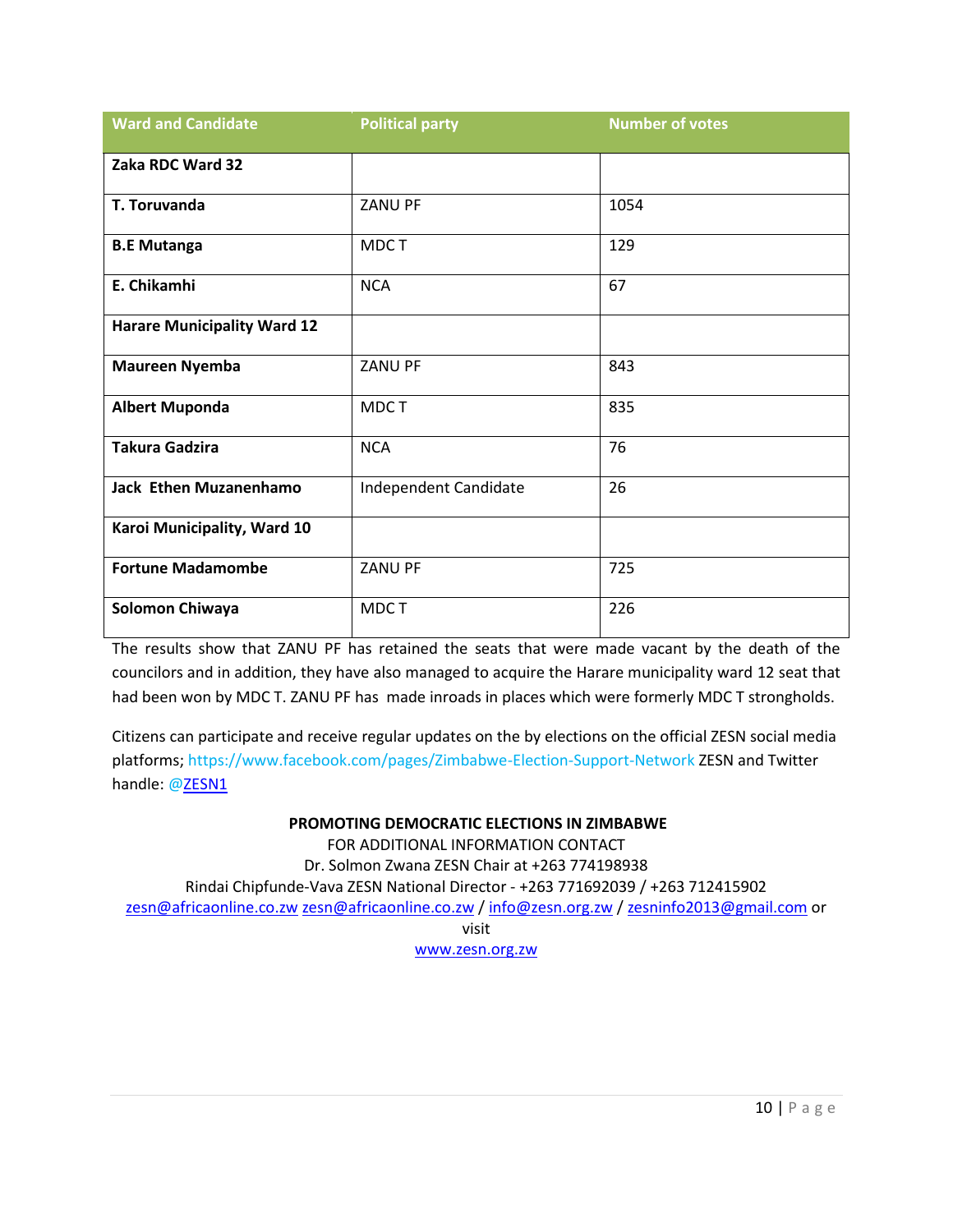# **ZIMBABWE ELECTION SUPPORT NETWORK**



# **Mid-morning statement on the local government by-elections**

**Harare, 25 January 2014** –The Zimbabwe Election Support Network (ZESN) is observing the three local government by-elections in Harare, Karoi and Zaka. Observers have reported that voting is taking place in a calm and peaceful environment. Most polling stations opened on time with adequate voting materials available. In all polling stations, political parties are represented by their party agents except for independent candidate in Harare's ward 12 who has no party agents representing him.

While voting is taking place peacefully and voters are trickling in, ZESN observers have reported the occurrence of critical incidents in some polling stations.

- ZESN observers have reported the deployment of riot police in Mbare at Stodart Hall in particular. ZESN is concerned about this deployment which has the capacity to agitate voters. In addition, the Zimbabwe Republic Police has already deployed at least 5 officers at each polling station. The heavy presence of the police can be intimidating.
- ZESN observers have also reported some voters whose names were not appearing in the voters roll voting on the basis of voter registration slips dated as far back as June 2013. This is a matter of concern as almost 6 months have elapsed since the last election and the Registrar-General's office have not been updating the voters roll. The voting slips cannot be authenticated hence voters not resident in the particular ward holding the by election can vote.
- ZESN observers have reported that in some polling stations the police are outside the polling station while in some stations the police office is sitting inside the polling station.
- ZESN observers have reported inconsistent application of the law that provides for assisted voters. ZESN observers have noted that even when a voter who needs assistance has brought in a person of their choice to assist, the presiding officer is also present which erodes the secrecy of the vote.
- ZESN observers in Harare's ward 12 have reported that some people who voted in the harmonized election in 2013 and whose names were appearing in the voters roll have been turned away on the basis of their names not appearing in the voters roll. This brings questions on which voters roll is being used for this by-election.

ZESN continues to observe the by-elections and will be providing regular updates as the day progresses.

Citizens can participate and receive regular updates on the by elections on the official ZESN social media platforms;<https://www.facebook.com/pages/Zimbabwe-Election-Support-Network> ZESN and Twitter handle: [@ZESN1](https://twitter.com/)